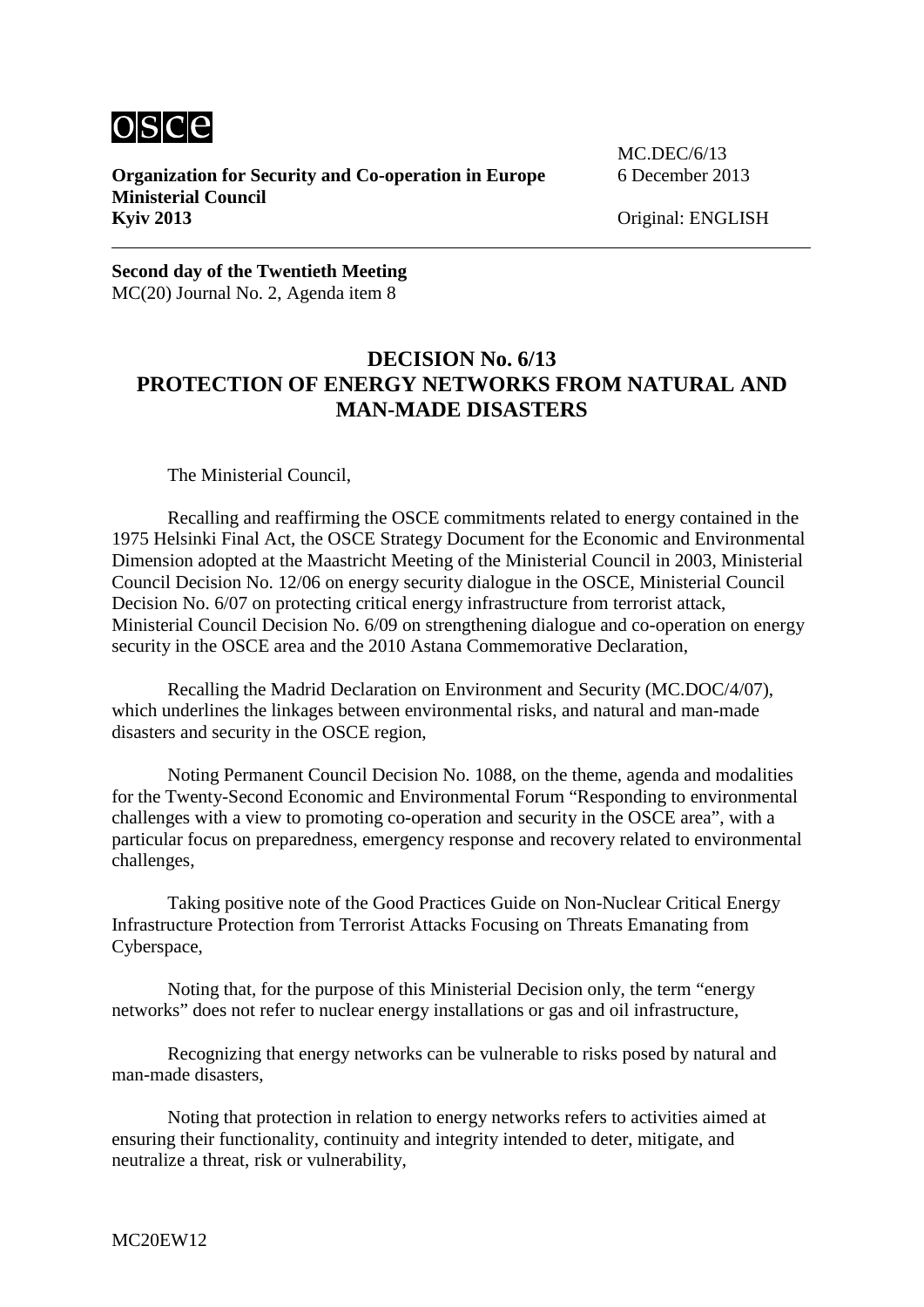Recognizing the need for uninterrupted functioning of energy networks and taking into consideration the severe consequences of possible disruptions,

Noting with interest the United Nations Office for Disaster Risk Reduction (UNISDR) Hyogo Framework for Action 2005–2015: Building the Resilience of Nations and Communities to Disasters, and any subsequent post-2015 framework on disaster risk reduction,

Taking into consideration the potential environmental challenges associated with damage to energy networks,

Underlining the importance of co-operation among the participating States on energy and environment, with a view to strengthening security and stability,

Recognizing the need to strengthen dialogue and co-operation on security and safety of energy networks,

Considering the importance of good public and corporate governance, market transparency and regional co-operation in the energy sector, while taking into account the interests of all concerned,

Convinced that more effective co-operation by all the OSCE participating States on an equitable, mutually beneficial and non-discriminatory basis to counteract threats and challenges caused by natural and man-made disasters can make a crucial contribution to security, stability and prosperity in the OSCE region,

1. Encourages the participating States to consider necessary measures, including the identification and assessment of risks, countermeasures and relevant procedures, at the national and local level, to increase protection of energy networks from natural and man-made disasters;

2. Encourages participating States to make best use of the OSCE as a platform for a broad dialogue, co-operation, exchange of information and sharing of best practices on strengthening the security and safety of the energy networks in the OSCE region;

3. Encourages the participating States to more effectively co-ordinate measures to increase the protection of energy networks, including at the early stages of planning;

4. Invites the participating States to facilitate co-operation and partnerships between public and private entities in order to enhance the protection of energy networks;

5. Encourages the participating States, in the context of attaining sustainable development, to implement integrated environmental and natural resource management approaches that incorporate disaster preparedness and risk reduction, in order to obviate adverse effects on energy networks;

6. Tasks the Office of the Co-ordinator of OSCE Economic and Environmental Activities to identify opportunities for co-operation with international organizations and regional organizations and agencies in the field of protection of energy networks against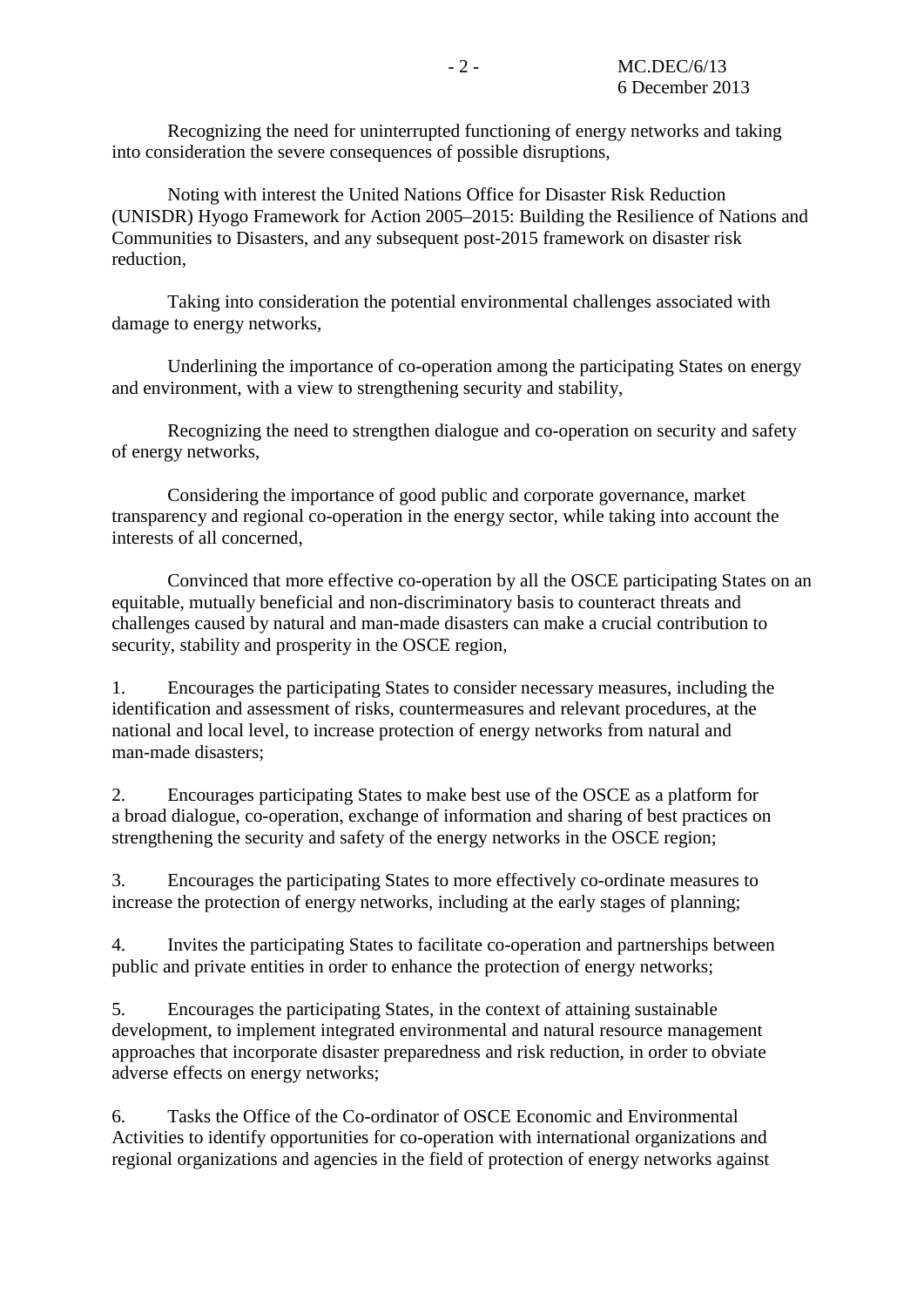natural and man-made disasters and to facilitate discussions on possible areas for co-operation;

7. Tasks the Office of the Co-ordinator of OSCE Economic and Environmental Activities to facilitate the exchange of good practices, technological innovations and the sharing of information on effective preparedness for, and responses to, disaster risks to energy networks without duplicating activities already carried out by other relevant international organizations;

8. Encourages the Partners for Co-operation to voluntarily implement the provisions of this decision.